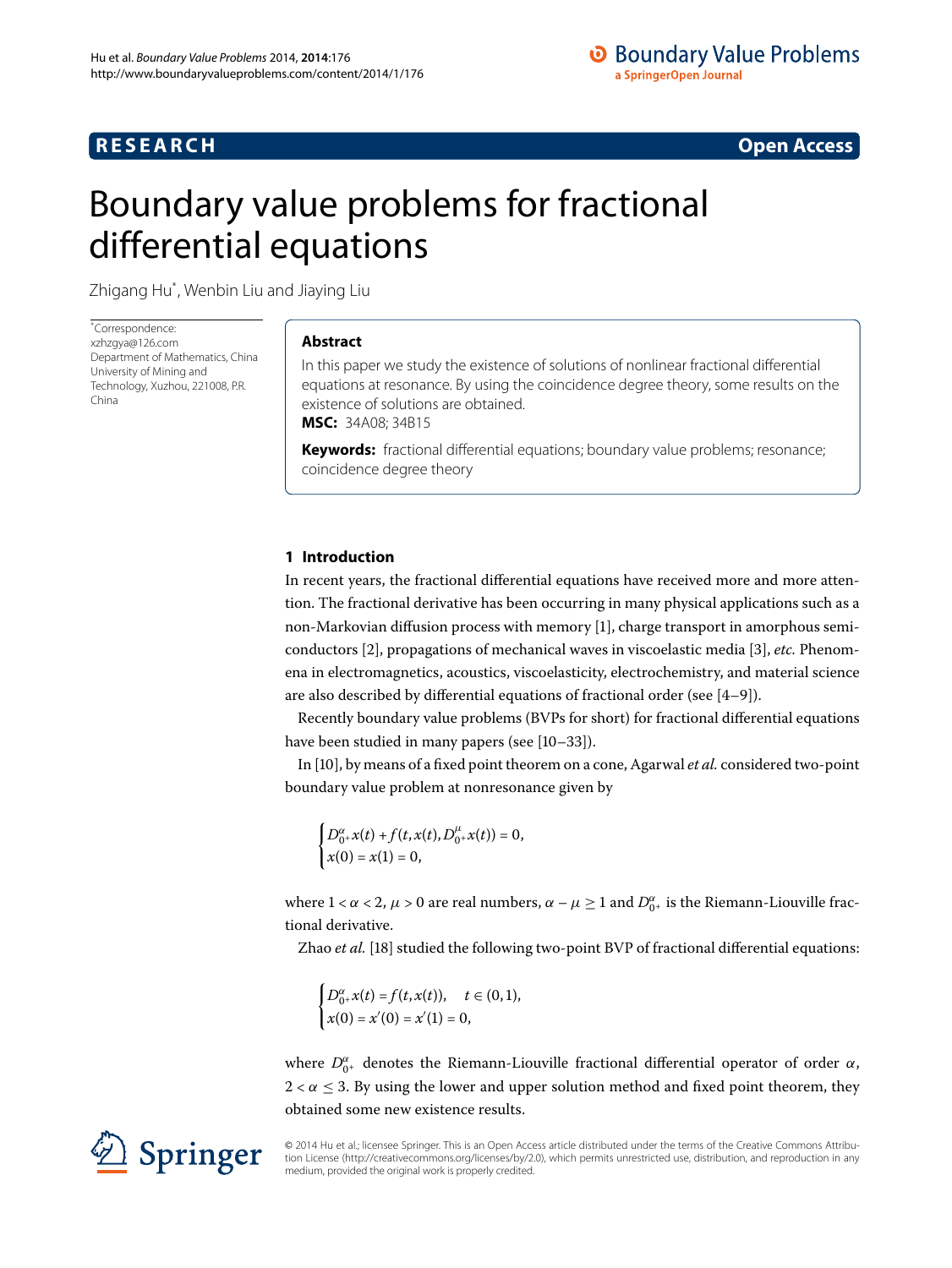Liang and Zhang [19[\]](#page-10-4) studied the following nonlinear fractional boundary value problem:

$$
\begin{cases} D_{0^+}^{\alpha}x(t) = f(t, x(t)), & t \in (0, 1), \\ x(0) = x'(0) = x''(0) = x''(1) = 0, \end{cases}
$$

where  $3 < \alpha \leq 4$  is a real number,  $D_{0^+}^{\alpha}$  is the Riemann-Liouville fractional differential operator of order *α*. By means of fixed point theorems, they obtained results on the existence of positive solutions for BVPs of fractional differential equations.

In [20], Bai considered the boundary value problem of the fractional order differential equation

$$
\begin{cases} D_{0+}^{\alpha}x(t) + a(t)f(t,x(t),x'(t)), \quad t \in (0,1), \\ x(0) = x'(0) = x''(0) = x''(1) = 0, \end{cases}
$$

<span id="page-1-1"></span>where  $3 < \alpha \leq 4$  is a real number,  $D_{0^+}^{\alpha}$  is the Riemann-Liouville fractional differential operator of order *α*.

Motivated by the above works, in this paper, we consider the following BVP of fractional equation at resonance

$$
\begin{cases} D_{0+}^{\alpha}x(t) = f(t, x(t), x'(t), x''(t), x'''(t)), \quad t \in (0, 1), \\ x(0) = x'(0) = x''(0) = 0, \qquad x'''(0) = x'''(1), \end{cases}
$$
\n(1.1)

where  $D_{0^+}^{\alpha}$  denotes the Caputo fractional differential operator of order  $\alpha$ ,  $3 < \alpha \leq 4$ .  $f$ :  $[0, 1] \times \mathbb{R}^4 \to \times \mathbb{R}$  is continuous.

<span id="page-1-0"></span>The rest of this paper is organized as follows. Section 2 contains some necessary notations, definitions and lemmas. In Section 3, we establish a theorem on existence of solutions for BVP  $(1.1)$  under nonlinear growth restriction of  $f$ , basing on the coincidence degree theory due to Mawhin (see  $[34]$ ). Finally, in Section 4, an example is given to illustrate the main result.

## **2 Preliminaries**

In this section, we introduce notations, definitions and preliminary facts which are used throughout this paper.

Let *X* and *Y* be real Banach spaces and let *L* : dom  $L \subset X \rightarrow Y$  be a Fredholm operator with index zero, and  $P: X \to X$ ,  $Q: Y \to Y$  be projectors such that

 $\text{Im } P = \text{Ker } L$ ,  $\text{Ker } Q = \text{Im } L$ ,  $X = \text{Ker } L \oplus \text{Ker } P$ ,  $Y = \text{Im } L \oplus \text{Im } O$ .

It follows that

$$
L|_{\text{dom }L\cap\text{Ker }P}:\text{dom }L\cap\text{Ker }P\to\text{Im }L
$$

is invertible. We denote the inverse by  $K_P$ .

If  $\Omega$  is an open bounded subset of *X*, and dom  $L \cap \overline{\Omega} \neq \emptyset$ , the map  $N : X \to Y$  will be called *L*-compact on  $\overline{\Omega}$  if  $QN(\overline{\Omega})$  is bounded and  $K_P(I-Q)N : \overline{\Omega} \to X$  is compact, where *I* is identity operator.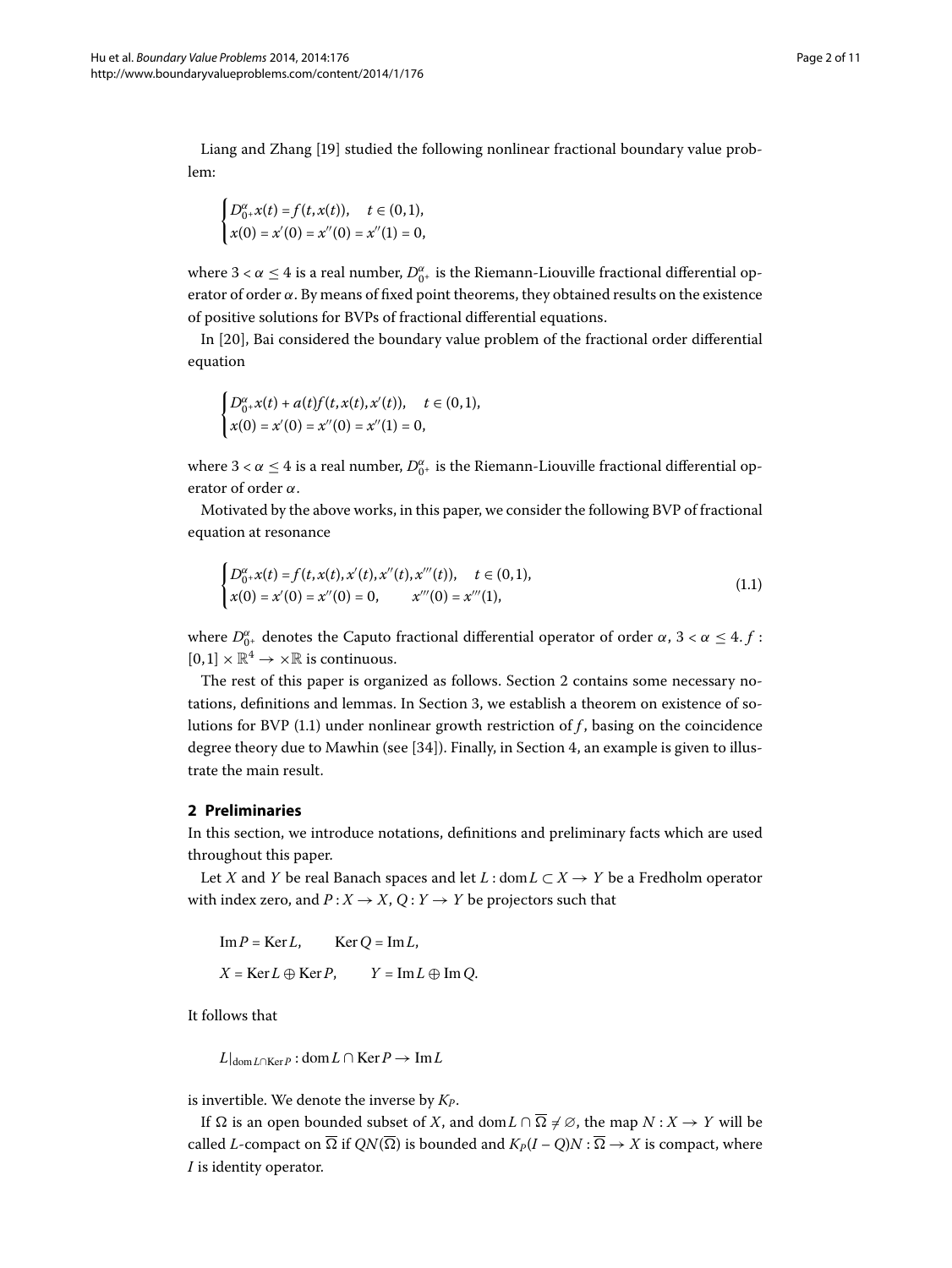<span id="page-2-2"></span>**Lemma 2.1** ([34]) *If*  $\Omega$  *is an open bounded set, let L* : dom  $L \subset X \rightarrow Y$  *be a Fredholm operator of index zero and*  $N: X \to Y$  *L*-compact on  $\overline{\Omega}$ . Assume that the following conditions *are satisfied*:

- (1)  $Lx \neq \lambda Nx$  *for every*  $(x, \lambda) \in [(\text{dom } L \setminus \text{Ker } L)] \cap \partial \Omega \times (0, 1);$
- (2) *Nx*  $\notin$  Im*L for every*  $x \in$  Ker  $L \cap \partial \Omega$ ;
- (3)  $deg(QN|_{KerL}, Ker L \cap \Omega, 0) \neq 0$ , where  $Q: Y \rightarrow Y$  is a projection such that  $Im L = Ker Q$ .

*Then the equation Lx* = *Nx has at least one solution in* dom  $L \cap \overline{\Omega}$ .

**Definition 2.1** The Riemann-Liouville fractional integral operator of order  $\alpha > 0$  of a function  $x$  is given by

$$
I_{0^+}^{\alpha}x(t)=\frac{1}{\Gamma(\alpha)}\int_0^t(t-s)^{\alpha-1}x(s)\,ds,
$$

provided that the right side integral is pointwise defined on  $(0, +\infty)$ .

<span id="page-2-1"></span>**Definition 2.2** The Caputo fractional derivative of order  $\alpha > 0$  of a function *x* with  $x^{(n-1)}$ absolutely continuous on  $[0, 1]$  is given by

$$
D_{0^+}^{\alpha}x(t) = I_{0^+}^{n-\alpha}\frac{d^n x(t)}{dt^n} = \frac{1}{\Gamma(n-\alpha)}\int_0^t (t-s)^{n-\alpha-1}x^{(n)}(s)\,ds,
$$

where  $n = -[-\alpha]$ .

**Lemma 2.2** ([35[\]](#page-10-7)) *Let*  $\alpha > 0$  *and*  $n = -[-\alpha]$ . *If*  $x^{(n-1)} \in AC[0, 1]$ , *then* 

$$
I_{0+}^{\alpha}D_{0+}^{\alpha}x(t)=x(t)-\sum_{k=0}^{n-1}\frac{x^{(k)}(0)}{k!}t^{k}.
$$

<span id="page-2-0"></span>In this paper, we denote  $X = C^3[0,1]$  with the norm  $||x||_X = \max{||x||_{\infty}, ||x'||_{\infty}, ||x'||_{\infty}}$  $||x'''||_{\infty}$ } and *Y* = *C*[0,1] with the norm  $||y||_Y = ||y||_{\infty}$ , where  $||x||_{\infty} = \max_{t \in [0,1]} |x(t)|$ . Obviously, both *X* and *Y* are Banach spaces.

Define the operator *L* : dom  $L \subset X \rightarrow Y$  by

$$
Lx = D_{0}^{\alpha} + x,\tag{2.1}
$$

where

$$
\text{dom}\,L = \big\{x \in X \mid D_{0^+}^{\alpha}x(t) \in Y, x(0) = x'(0) = x''(0) = 0, x'''(0) = x'''(1)\big\}.
$$

Let  $N: X \rightarrow Y$  be the operator

$$
Nx(t) = f(t, x(t), x'(t), x''(t), x'''(t)), \quad \forall t \in [0, 1].
$$

Then BVP  $(1.1)$  is equivalent to the operator equation

$$
Lx = Nx, \quad x \in \text{dom}\, L.
$$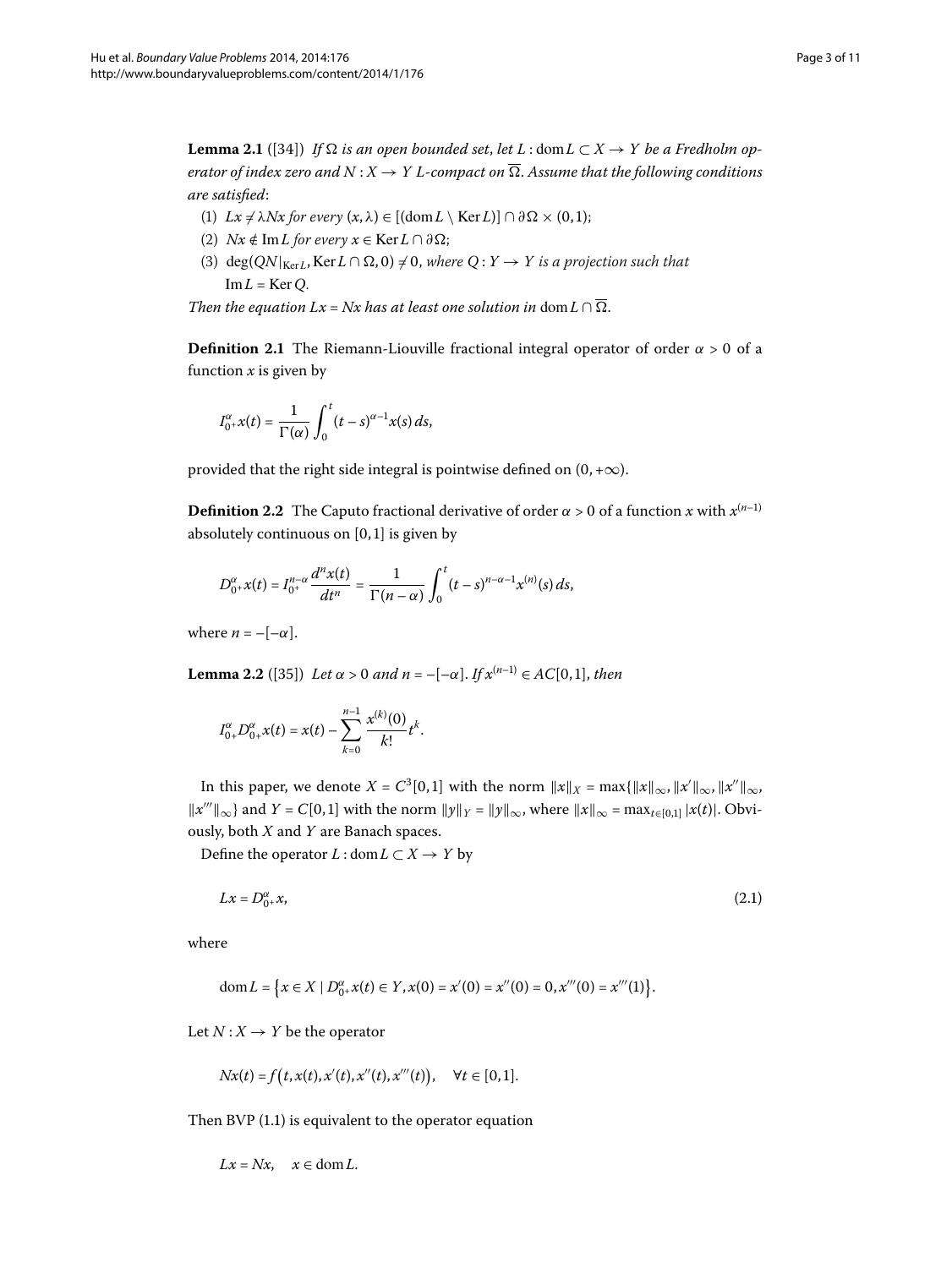### <span id="page-3-3"></span><span id="page-3-0"></span>**3 Main result**

In this section, a theorem on existence of solutions for BVP  $(1.1)$  will be given.

**Theorem 3.1** Let  $f : [0,1] \times \mathbb{R}^4 \to \mathbb{R}$  be continuous. Assume that

(H<sub>1</sub>) *there exist nonnegative functions*  $a, b, c, d, e \in C[0, 1]$  *with*  $\Gamma(\alpha - 2) - 2(b_1 + c_1 + d_1 + e_1)$  > *such that*

$$
|f(t, u, v, w, x)| \le a(t) + b(t)|u| + c(t)|v| + d(t)|w| + e(t)|x|,
$$
  
\n
$$
\forall t \in [0, 1], (u, v, w, x) \in \mathbb{R}^4,
$$

 $where a_1 = ||a||_{\infty}, b_1 = ||b||_{\infty}, c_1 = ||c||_{\infty}, d_1 = ||d||_{\infty}, e_1 = ||e||_{\infty};$ (H<sub>2</sub>) *there exists a constant*  $B > 0$  *such that for all*  $x \in \mathbb{R}$  *with*  $|x| > B$  *either* 

$$
xf(t, u, v, w, x) > 0, \quad \forall t \in [0, 1], (u, v, w) \in \mathbb{R}^3
$$

*or*

<span id="page-3-2"></span><span id="page-3-1"></span>
$$
xf(t, u, v, w, x) < 0, \quad \forall t \in [0, 1], (u, v, w) \in \mathbb{R}^3.
$$

*Then BVP* (1.1) has at least one solution in X.

Now, we begin with some lemmas below.

**Lemma 3.1** Let  $L$  be defined by  $(2.1)$ , then

$$
\text{Ker}\,L = \left\{ x \in X \; \middle| \; x(t) = \frac{x'''(0)}{6}t^3, \forall t \in [0,1] \right\},\tag{3.1}
$$

Im 
$$
L = \left\{ y \in Y \middle| \int_0^1 (1 - s)^{\alpha - 4} y(s) ds = 0 \right\}.
$$
 (3.2)

*Proof* By Lemma 2.2,  $D_{0^+}^{\alpha}x(t) = 0$  has solution

$$
x(t) = x(0) + x'(0)t + \frac{x''(0)}{2}t^{2} + \frac{x'''(0)}{6}t^{3}.
$$

Combining with the boundary value condition of BVP  $(1.1)$  $(1.1)$  $(1.1)$ , one sees that  $(3.1)$  holds. For  $y \in \text{Im } L$ , there exists  $x \in \text{dom } L$  such that  $y = Lx \in Y$ [.](#page-2-1) By Lemma 2.2, we have

$$
x(t) = \frac{1}{\Gamma(\alpha)} \int_0^t (t-s)^{\alpha-1} y(s) \, ds + x(0) + x'(0)t + \frac{x''(0)}{2} t^2 + \frac{x'''(0)}{6} t^3.
$$

Then we have

$$
x'''(t) = \frac{1}{\Gamma(\alpha - 3)} \int_0^t (t - s)^{\alpha - 4} y(s) \, ds + x'''(0).
$$

By the conditions of BVP  $(1.1)$  $(1.1)$  $(1.1)$ , we see that  $y$  satisfies

$$
\int_0^1 (1-s)^{\alpha-4} y(s) \, ds = 0.
$$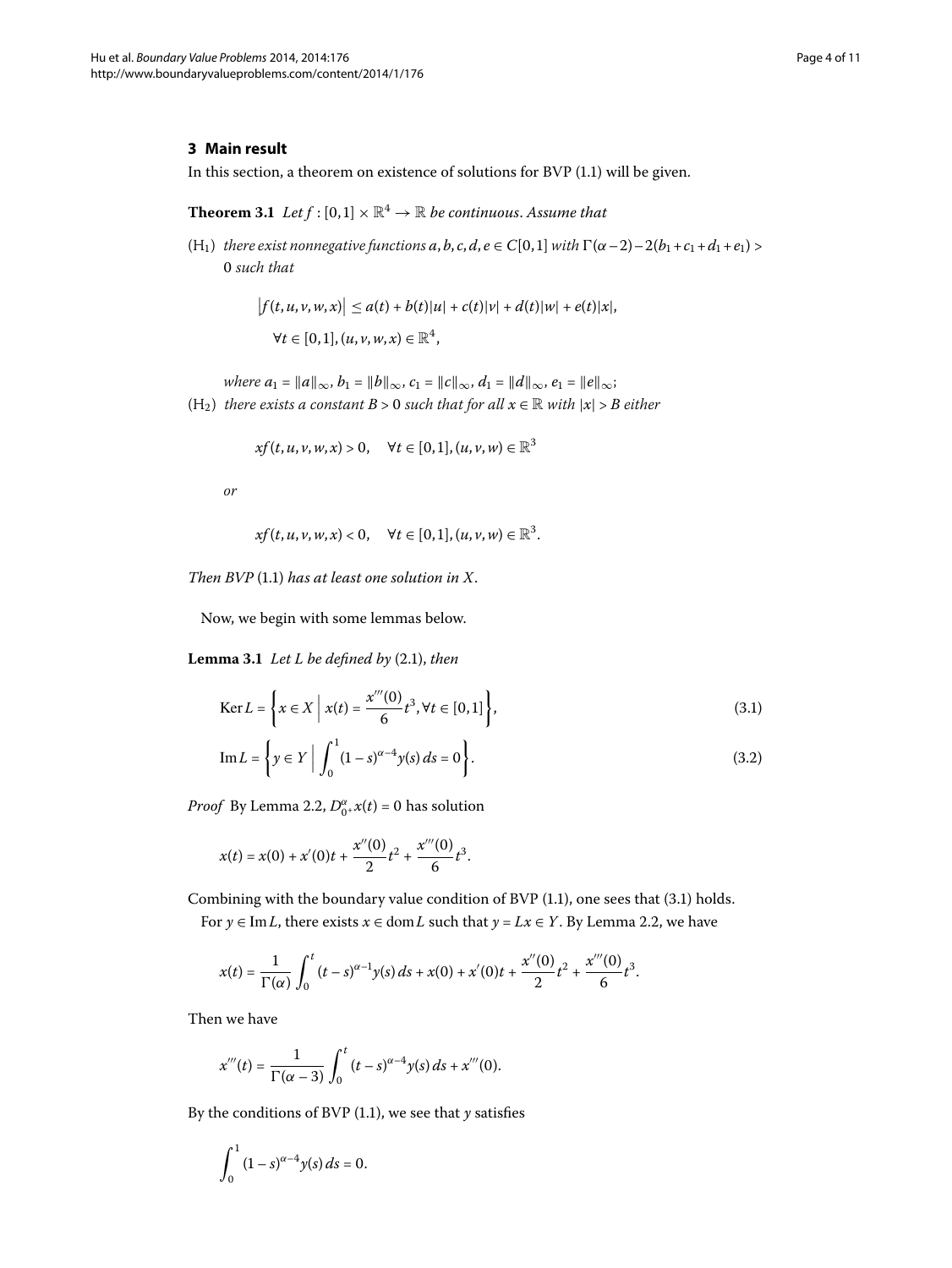<span id="page-4-1"></span>Thus we get (3.2). On the other hand, suppose  $y \in Y$  and satisfies  $\int_0^1 (1-s)^{\alpha-4} y(s) ds = 0$ . Let  $x(t) = I_0^\alpha y(t)$ , then  $x \in \text{dom } L$  and  $D_0^\alpha x(t) = y(t)$ . So  $y \in \text{Im } L$ . The proof is complete.  $\Box$ 

**Lemma 3[.](#page-2-0)2** Let L be defined by (2.1), then L is a Fredholm operator of index zero, and the *linear continuous projector operators*  $P: X \to X$  and  $Q: Y \to Y$  can be defined as

$$
Px(t) = \frac{x'''(0)}{6}t^3, \quad \forall t \in [0, 1],
$$
  
 
$$
Qy(t) = (\alpha - 3) \int_0^1 (1 - s)^{\alpha - 4} y(s) ds, \quad \forall t \in [0, 1].
$$

*Furthermore, the operator*  $K_P$ : Im $L \rightarrow$  dom  $L \cap$  Ker*P can be written by* 

$$
K_P y(t) = \frac{1}{\Gamma(\alpha)} \int_0^t (t-s)^{\alpha-1} y(s) ds, \quad \forall t \in [0,1].
$$

*Proof* Obviously, Im *P* = Ker *L* and  $P^2x = Px$ . It follows from  $x = (x - Px) + Px$  that  $X =$ Ker *P* + Ker *L*. By a simple calculation, we get Ker *L* ∩ Ker *P* = {0}. Then we get

$$
X = \text{Ker}\,L \oplus \text{Ker}\,P.
$$

For  $y \in Y$ , we have

$$
Q^{2}y = Q(Qy) = Qy \cdot (\alpha - 3) \int_{0}^{1} (1 - s)^{\alpha - 4} ds = Qy.
$$

Let  $y = (y - Qy) + Qy$ , where  $y - Qy \in \text{Ker } Q = \text{Im } L$ ,  $Qy \in \text{Im } Q$ . It follows from  $\text{Ker } Q = \text{Im } L$ and  $Q^2y = Qy$  that Im  $Q \cap \text{Im } L = \{0\}$ . Then we have

$$
Y=\operatorname{Im} L\oplus \operatorname{Im} Q.
$$

<span id="page-4-0"></span>Thus

$$
\dim \text{Ker}\, L = \dim \text{Im}\, Q = \text{codim}\, \text{Im}\, L = 1.
$$

This means that *L* is a Fredholm operator of index zero.

From the definitions of  $P$ ,  $K_P$ , it is easy to see that the generalized inverse of  $L$  is  $K_P$ . In fact, for  $y \in \text{Im} L$ , we have

$$
LK_P y = D_0^{\alpha} + I_{0^+}^{\alpha} y = y. \tag{3.3}
$$

Moreover, for *x* ∈ dom *L* ∩ Ker *P*, we get *x*(0) = *x'*(0) = *x''*(0) = *x'''*(0) = 0. By Lemma 2.2, we obtain

$$
I_{0^+}^{\alpha}Lx(t) = I_{0^+}^{\alpha}D_{0^+}^{\alpha}x(t) = x(t) + x(0) + x'(0)t + \frac{x''(0)}{2}t^2 + \frac{x'''(0)}{6}t^3,
$$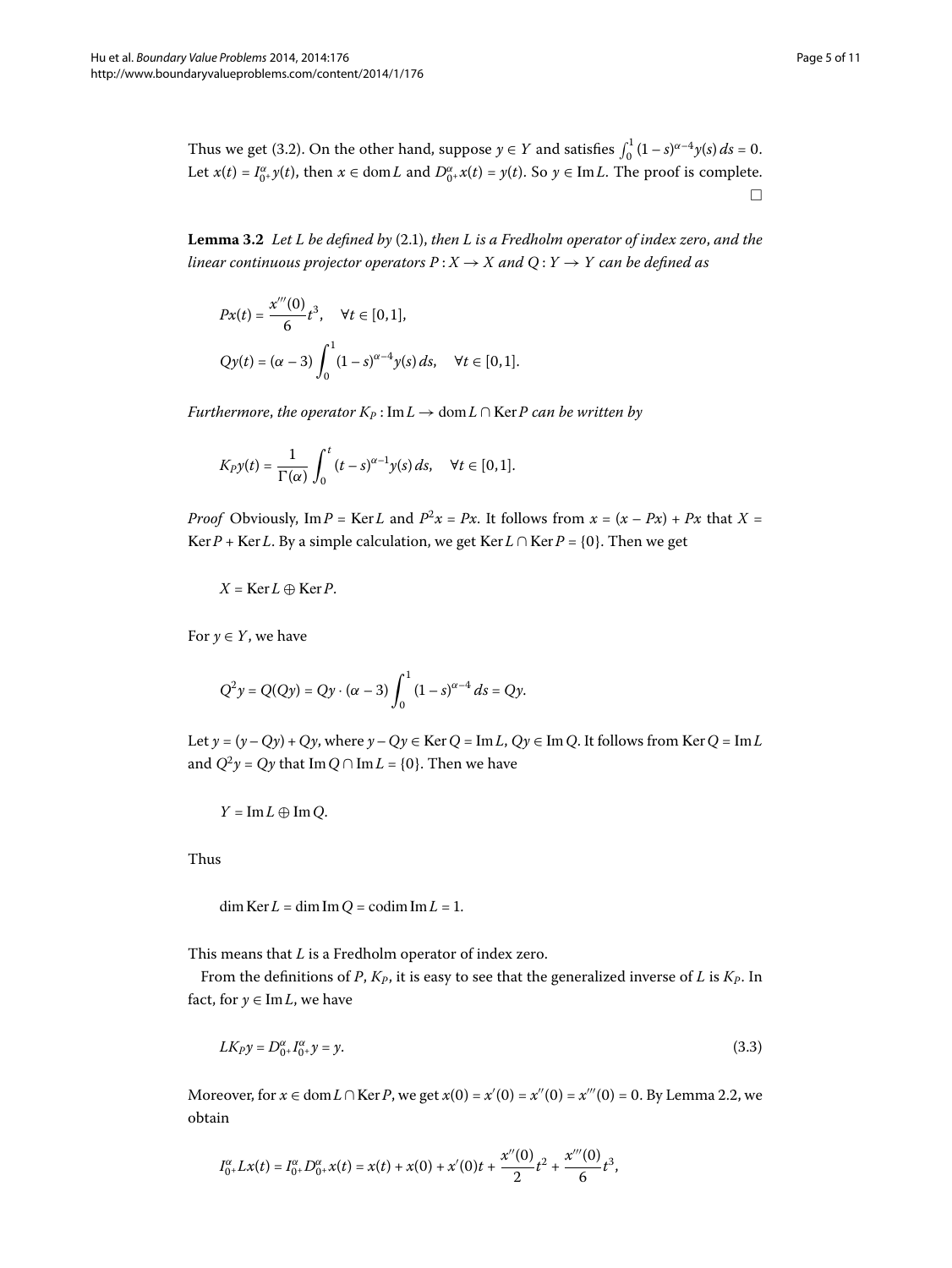<span id="page-5-1"></span><span id="page-5-0"></span>which together with  $x(0) = x'(0) = x''(0) = x'''(0) = 0$  yields

$$
K_P L x = x.\t\t(3.4)
$$

Combining (3.3) with (3.4), we know that  $K_P = (L|_{dom L \cap Ker P})^{-1}$ . The proof is com- $\Box$ 

**Lemma 3.3** Assume  $\Omega \subset X$  is an open bounded subset such that  $\text{dom } L \cap \overline{\Omega} \neq \varnothing$ , then N is *L*-compact on  $\overline{\Omega}$ .

*Proof* By the continuity of *f*, we can see that  $QN(\overline{\Omega})$  and  $K_P(I-Q)N(\overline{\Omega})$  are bounded. So, in view of the Arzelà-Ascoli theorem, we need only prove that  $K_P(I-Q)N(\overline{\Omega}) \subset X$  is equicontinuous.

From the continuity of *f*, there exists constant *A* > 0 such that  $|(I - Q)Nx| \le A$ ,  $\forall x \in \overline{\Omega}$ , *t* ∈ [0,1]. Furthermore, denote  $K_{P,Q} = K_P(I - Q)N$  and for  $0 \le t_1 < t_2 \le 1$ ,  $x \in \overline{\Omega}$ , we have

$$
\begin{split}\n\left| (K_{P,Q}x)(t_2) - (K_{P,Q}x)(t_1) \right| \\
&\leq \frac{1}{\Gamma(\alpha)} \left| \int_0^{t_2} (t_2 - s)^{\alpha - 1} (I - Q) N x(s) \, ds - \int_0^{t_1} (t_1 - s)^{\alpha - 1} (I - Q) N x(s) \, ds \right| \\
&\leq \frac{A}{\Gamma(\alpha)} \left[ \int_0^{t_1} (t_2 - s)^{\alpha - 1} - (t_1 - s)^{\alpha - 1} \, ds + \int_{t_1}^{t_2} (t_2 - s)^{\alpha - 1} \, ds \right] \\
&= \frac{A}{\Gamma(\alpha + 1)} (t_2^{\alpha} - t_1^{\alpha}), \\
\left| (K_{P,Q}x)'(t_2) - (K_{P,Q}x)'(t_1) \right| &\leq \frac{A}{\Gamma(\alpha)} (t_2^{\alpha - 1} - t_1^{\alpha - 1}), \\
\left| (K_{P,Q}x)''(t_2) - (K_{P,Q}x)''(t_1) \right| &\leq \frac{A}{\Gamma(\alpha - 1)} (t_2^{\alpha - 2} - t_1^{\alpha - 2}),\n\end{split}
$$

and

$$
\begin{split} \left| (K_{P,Q}x)'''(t_2) - (K_{P,Q}x)'''(t_1) \right| \\ &= \frac{1}{\Gamma(\alpha - 3)} \left| \int_0^{t_2} (t_2 - s)^{\alpha - 4} (I - Q) N x(s) \, ds - \int_0^{t_1} (t_1 - s)^{\alpha - 4} (I - Q) N x(s) \, ds \right| \\ &\leq \frac{A}{\Gamma(\alpha - 3)} \left[ \int_0^{t_1} (t_1 - s)^{\alpha - 4} - (t_2 - s)^{\alpha - 4} \, ds + \int_{t_1}^{t_2} (t_2 - s)^{\alpha - 4} \, ds \right] \\ &\leq \frac{A}{\Gamma(\alpha - 2)} \left[ t_1^{\alpha - 3} - t_2^{\alpha - 3} + 2(t_2 - t_1)^{\alpha - 3} \right]. \end{split}
$$

<span id="page-5-2"></span>Since  $t^{\alpha}$ ,  $t^{\alpha-1}$ ,  $t^{\alpha-2}$ , and  $t^{\alpha-3}$  are uniformly continuous on [0,1], we see that  $K_{P,Q}(\overline{\Omega}) \subset$  $C[0, 1], (K_{P,Q})'(\Omega) \subset C[0, 1], (K_{P,Q})''(\Omega) \subset C[0, 1]$  and  $(K_{P,Q})'''(\Omega) \subset C[0, 1]$  are equicontinuous. Thus, we find that  $K_{P,Q}$ :  $\overline{\Omega} \to X$  is compact. The proof is completed.  $\Box$ 

**Lemma 3.4** *Suppose*  $(H_1)$ ,  $(H_2)$  *hold, then the set* 

 $\Omega_1 = \{x \in \text{dom}\,L \setminus \text{Ker}\,L \mid Lx = \lambda Nx, \lambda \in (0,1)\}\$ 

*is bounded*.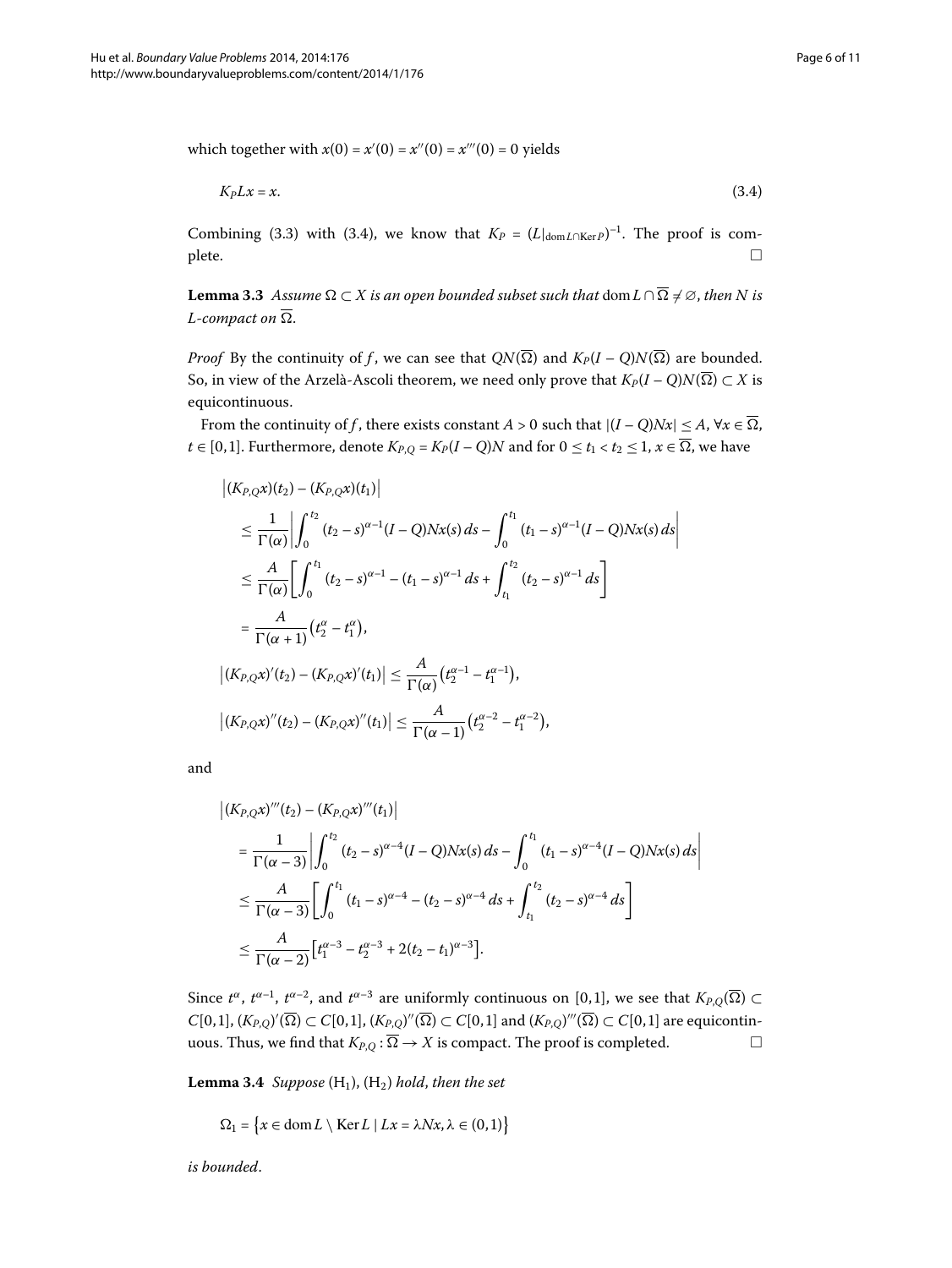*Proof* Take  $x \in \Omega_1$ , then  $Nx \in \text{Im } L$ . By (3.2), we have

$$
\int_0^1 (1-s)^{\alpha-4} f(s, x(s), x'(s), x''(s), x'''(s)) ds = 0.
$$

Then, by the integral mean value theorem, there exists a constant  $\xi \in (0,1)$  such that *f*( $\xi$ ,  $x(\xi)$ ,  $x'(\xi)$ ,  $x''(\xi)$ ,  $x'''(\xi)$ ) = 0. Then from (H<sub>2</sub>), we have  $|x'''(\xi)| \leq B$ .

From  $x \in \text{dom } L$ , we get  $x(0) = 0$ ,  $x'(0) = 0$ , and  $x''(0) = 0$ . Therefore

$$
\begin{aligned} \left| x''(t) \right| &= \left| x''(0) + \int_0^t x'''(s) \, ds \right| \leq \left\| x''' \right\|_{\infty}, \\ \left| x'(t) \right| &= \left| x'(0) + \int_0^t x''(s) \, ds \right| \leq \left\| x'' \right\|_{\infty}, \end{aligned}
$$

<span id="page-6-0"></span>and

$$
\big|x(t)\big|=\bigg|x(0)+\int_0^t x'(s)\,ds\bigg|\leq\big\|x'\big\|_\infty.
$$

That is

$$
\|x\|_{\infty} \le \|x'\|_{\infty} \le \|x''\|_{\infty} \le \|x''''\|_{\infty}.
$$
\n(3.5)

By *Lx* = *λNx* and *x* ∈ dom*L*, we have

$$
x(t) = \frac{\lambda}{\Gamma(\alpha)} \int_0^t (t-s)^{\alpha-1} f(s, x(s), x'(s), x''(s), x'''(s)) ds + \frac{1}{6} x'''(0) t^3.
$$

Then we get

$$
x'''(t) = \frac{\lambda}{\Gamma(\alpha-3)} \int_0^t (t-s)^{\alpha-4} f(s, x(s), x'(s), x''(s), x'''(s)) ds + x'''(0).
$$

Take  $t = \xi$ , we get

$$
x'''(\xi) = \frac{\lambda}{\Gamma(\alpha-3)} \int_0^{\xi} (\xi - s)^{\alpha-4} f(s, x(s), x'(s), x''(s), x'''(s)) ds + x'''(0).
$$

Together with  $|x'''(\xi)| \leq B$ , (H<sub>1</sub>), and (3.5), we have

$$
\begin{split} \left| x'''(0) \right| &\leq \left| x'''(\xi) \right| + \frac{\lambda}{\Gamma(\alpha - 3)} \int_0^{\xi} \left( \xi - s \right)^{\alpha - 4} \left| f \left( s, x(s), x'(s), x''(s), x'''(s) \right) \right| ds \\ &\leq B + \frac{1}{\Gamma(\alpha - 3)} \int_0^{\xi} \left( \xi - s \right)^{\alpha - 4} \left[ a(s) + b(s) \left| x(s) \right| + c(s) \left| x'(s) \right| \\ &\quad + d(s) \left| x''(s) \right| + e(s) \left| x'''(s) \right| \right] ds \\ &\leq B + \frac{1}{\Gamma(\alpha - 3)} \int_0^{\xi} \left( \xi - s \right)^{\alpha - 4} \left( a_1 + b_1 \| x \|_{\infty} + c_1 \| x' \|_{\infty} + d_1 \| x'' \|_{\infty} + e_1 \| x''' \|_{\infty} \right) ds \end{split}
$$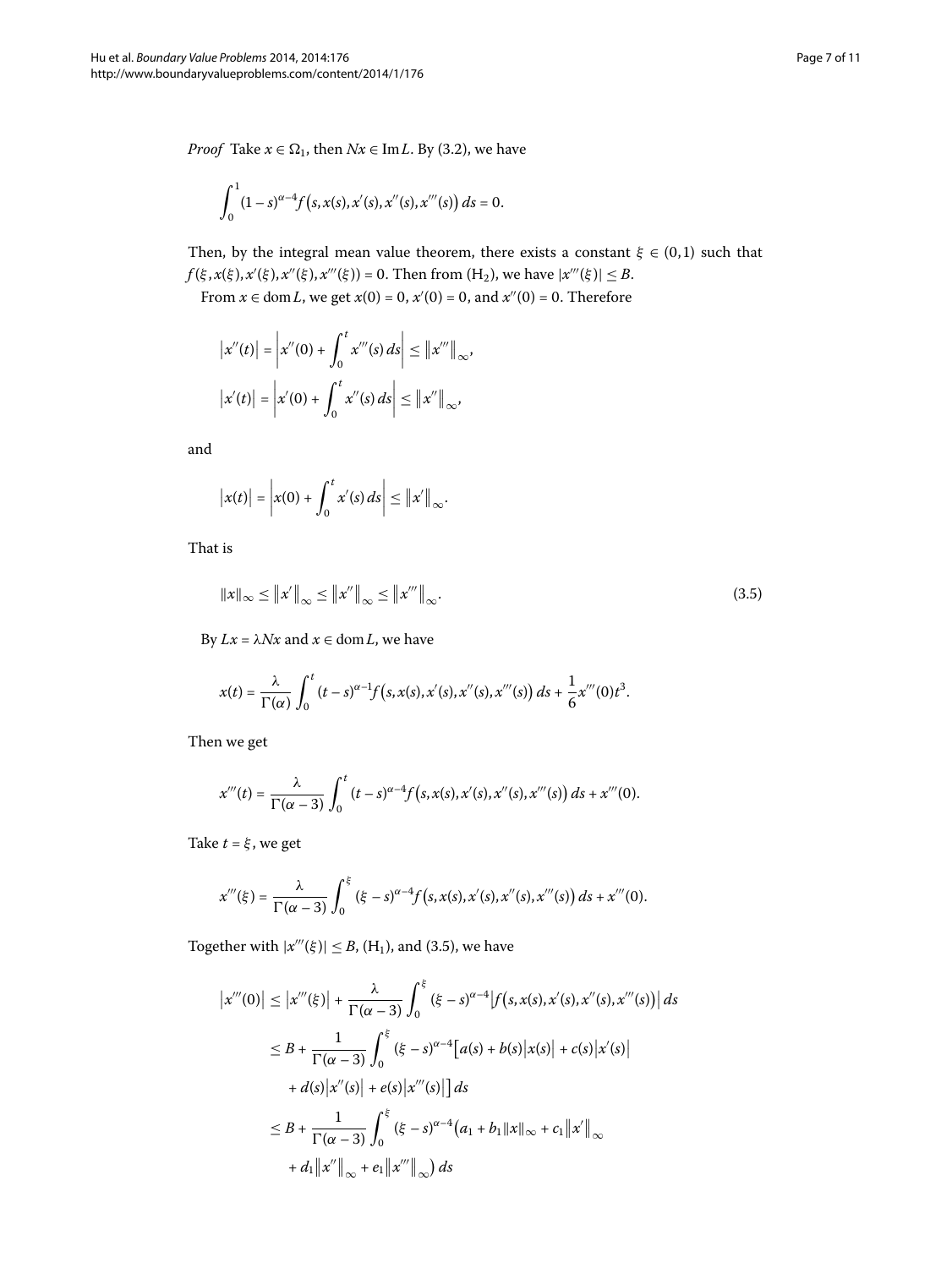$$
\leq B + \frac{1}{\Gamma(\alpha - 3)} \int_0^{\xi} (\xi - s)^{\alpha - 4} [a_1 + (b_1 + c_1 + d_1 + e_1) ||x'''||_{\infty}] ds
$$
  

$$
\leq B + \frac{1}{\Gamma(\alpha - 2)} [a_1 + (b_1 + c_1 + d_1 + e_1) ||x'''||_{\infty}].
$$

Then we have

$$
||x'''||_{\infty} \leq \frac{1}{\Gamma(\alpha-3)} \int_{0}^{t} (t-s)^{\alpha-4} |f(s, x(s), x'(s), x''(s), x'''(s))| ds + |x'''(0)|
$$
  
\n
$$
\leq \frac{1}{\Gamma(\alpha-3)} \int_{0}^{t} (t-s)^{\alpha-4} [a(s) + b(s) |x(s)| + c(s) |x'(s)|
$$
  
\n
$$
+ d(s) |x''(s)| + e(s) |x'''(s)|] ds + x'''(0)
$$
  
\n
$$
\leq \frac{1}{\Gamma(\alpha-3)} \int_{0}^{t} (t-s)^{\alpha-4} (a_1 + b_1 ||x||_{\infty} + c_1 ||x'||_{\infty}
$$
  
\n
$$
+ d_1 ||x''||_{\infty} + e_1 ||x'''||_{\infty} ) ds + |x'''(0)|
$$
  
\n
$$
\leq \frac{1}{\Gamma(\alpha-3)} \int_{0}^{t} (t-s)^{\alpha-4} [a_1 + (b_1 + c_1 + d_1 + e_1) ||x'''||_{\infty} ] ds + |x'''(0)|
$$
  
\n
$$
\leq \frac{1}{\Gamma(\alpha-2)} [a_1 + (b_1 + c_1 + d_1 + e_1) ||x'''||_{\infty}] + |x'''(0)|
$$
  
\n
$$
\leq B + \frac{2}{\Gamma(\alpha-2)} [a_1 + (b_1 + c_1 + d_1 + e_1) ||x'''||_{\infty}].
$$

Thus, from  $\Gamma(\alpha - 2) - 2(b_1 + c_1 + d_1 + e_1) > 0$ , we obtain

$$
||x'''||_{\infty} \leq \frac{2a_1 + \Gamma(\alpha - 2)B}{\Gamma(\alpha - 2) - 2(b_1 + c_1 + d_1 + e_1)} := M_1.
$$

Thus, together with  $(3.5)$ , we get

$$
||x||_{\infty} \le ||x'||_{\infty} \le ||x''||_{\infty} \le ||x'''||_{\infty} \le M_1.
$$

<span id="page-7-0"></span>Therefore,

$$
||x||_X \leq M_1.
$$

So  $\Omega_1$  is bounded. The proof is complete.

Lemma 3.5 Suppose (H<sub>2</sub>) holds, then the set

$$
\Omega_2 = \{x \mid x \in \text{Ker}\, L, Nx \in \text{Im}\, L\}
$$

*is bounded*.

*Proof* For  $x \in \Omega_2$ , we have  $x(t) = \frac{x'''(0)}{6}t^3$  and  $Nx \in \text{Im } L$ . Then we get

$$
\int_0^1 (1-s)^{\alpha-4} f\left(s, \frac{x'''(0)}{6}s^3, \frac{x'''(0)}{2}s^2, x'''(0)s, x'''(0)\right) ds = 0,
$$

 $\Box$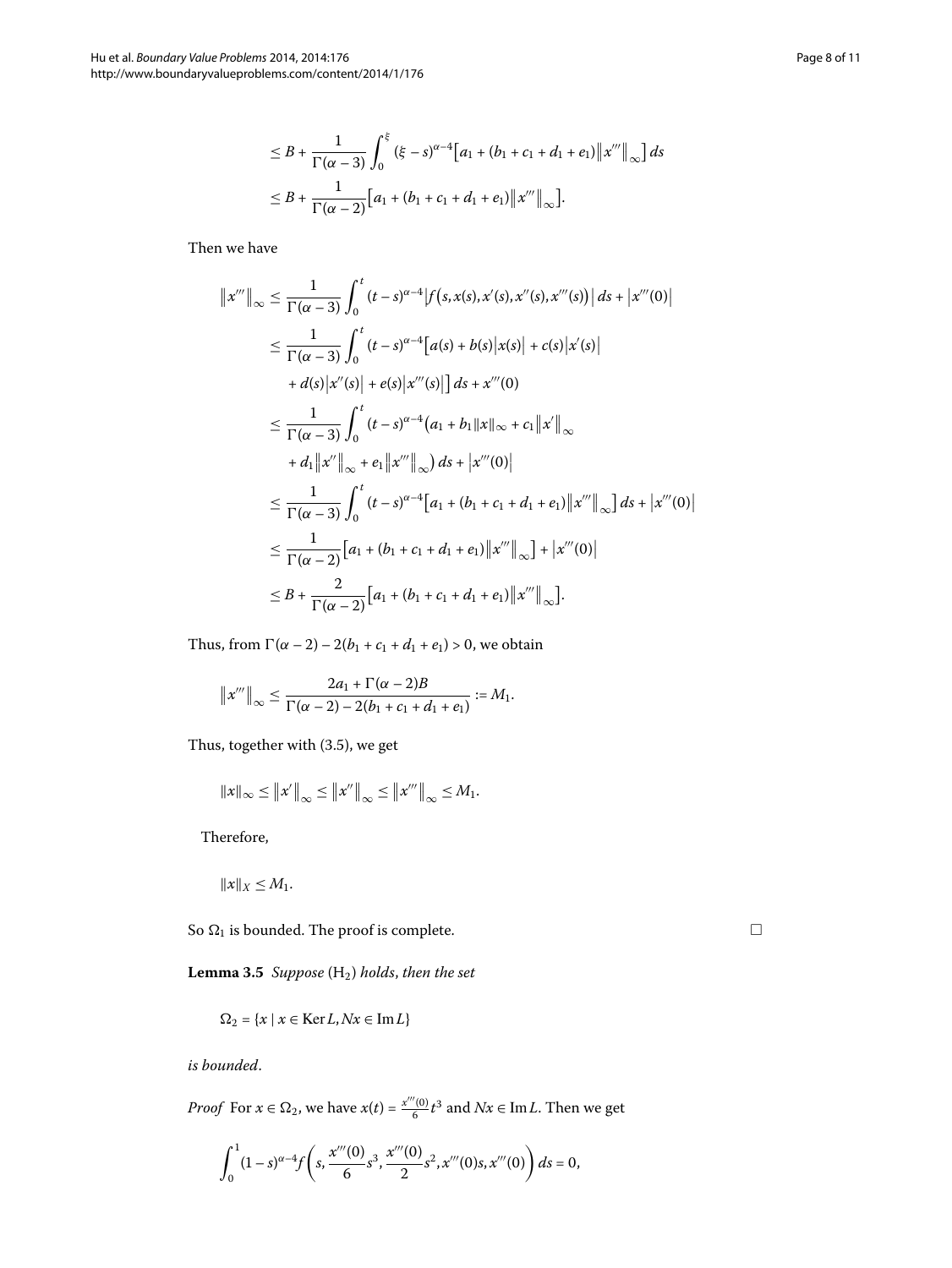<span id="page-8-1"></span>which together with  $(H_2)$  implies  $|x'''(0)| \leq B$ . Thus, we have

$$
||x||_X \leq B.
$$

Hence,  $\Omega_2$  is bounded. The proof is complete.

**Lemma 3.6** Suppose the first part of  $(H_2)$  holds, then the set

$$
\Omega_3 = \left\{ x \mid x \in \text{Ker}\,L, \lambda x + (1 - \lambda)QNx = 0, \lambda \in [0, 1] \right\}
$$

*is bounded*.

*Proof* For  $x \in \Omega_3$ , we have  $x(t) = \frac{x'''(0)}{6}t^3$  and

$$
\lambda \frac{x'''(0)}{6} t^3 + (1 - \lambda)(\alpha - 3)
$$
  
 
$$
\times \int_0^1 (1 - s)^{\alpha - 4} f\left(s, \frac{x'''(0)}{6} s^3, \frac{x'''(0)}{2} s^2, x'''(0) s, x'''(0)\right) ds = 0.
$$
 (3.6)

If  $\lambda = 0$ , then  $|x'''(0)| \leq B$  because of the first part of  $(H_2)$ . If  $\lambda \in (0,1]$ , we can also obtain  $|x'''(0)| \leq B$ . Otherwise, if  $|x'''(0)| > B$ , in view of the first part of (H<sub>2</sub>), one has

<span id="page-8-2"></span>
$$
\lambda \frac{[x'''(0)]^2}{6} t^3 + (1 - \lambda)(\alpha - 3)
$$
  
 
$$
\times \int_0^1 (1 - s)^{\alpha - 4} x'''(0) f\left(s, \frac{x'''(0)}{6} s^3, \frac{x'''(0)}{2} s^2, x'''(0) s, x'''(0)\right) ds > 0,
$$

which contradicts  $(3.6)$  $(3.6)$  $(3.6)$ .

Therefore,  $\Omega_3$  is bounded. The proof is complete.  $\Box$ 

<span id="page-8-0"></span> $\Box$ 

**Remark 3.1** Suppose the second part of  $(H_2)$  hold, then the set

$$
\Omega_3' = \left\{ x \mid x \in \text{Ker}\,L, -\lambda x + (1 - \lambda)QNx = 0, \lambda \in [0, 1] \right\}
$$

is bounded.

*Proof of Theorem* 3[.](#page-4-1)1 Set  $\Omega = \{x \in X \mid ||x||_X < \max\{M_1, B\} + 1\}$ . It follows from Lemmas 3.2 and 3[.](#page-5-1)3 that *L* is a Fredholm operator of index zero and *N* is *L*-compact on  $\overline{\Omega}$ . By Lem-mas 3[.](#page-5-2)4 and 3.5, we see that the following two conditions are satisfied:

- (1)  $Lx \neq \lambda Nx$  for every  $(x, \lambda) \in [(\text{dom } L \setminus \text{Ker } L) \cap \partial \Omega] \times (0, 1);$
- (2)  $Nx \notin \text{Im } L$  for every  $x \in \text{Ker } L \cap \partial \Omega$ .

Take

$$
H(x,\lambda)=\pm\lambda x+(1-\lambda)QNx.
$$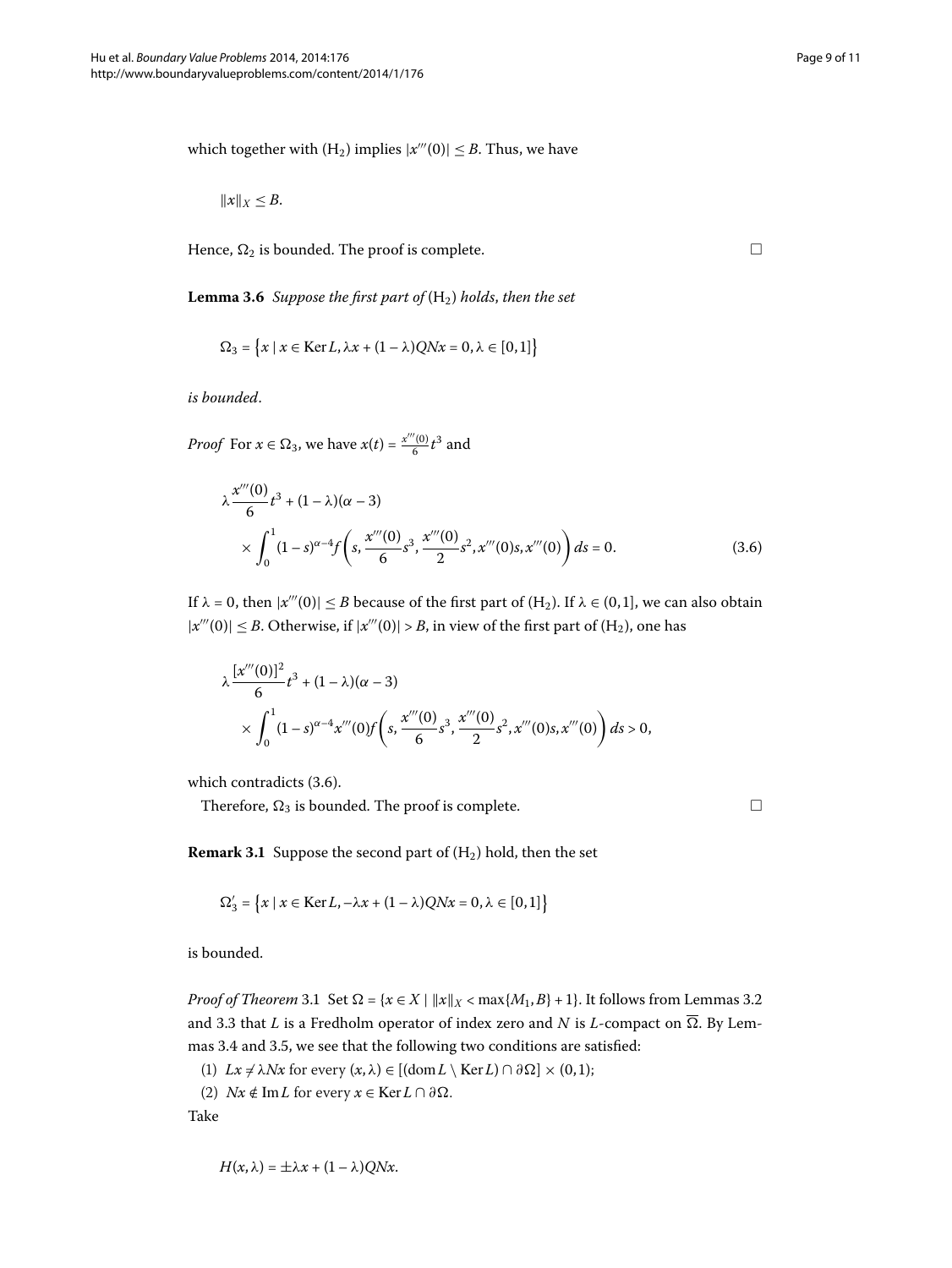According to Lemma 3[.](#page-8-2)6 (or Remark 3.1), we know that  $H(x, \lambda) \neq 0$  for  $x \in \text{Ker } L \cap \partial \Omega$ . Therefore

$$
deg(QN|_{KerL}, \Omega \cap Ker L, 0) = deg(H(\cdot, 0), \Omega \cap Ker L, 0)
$$
  
= deg(H(\cdot, 1), \Omega \cap Ker L, 0)  
= deg(\pm I, \Omega \cap Ker L, 0) \neq 0.

<span id="page-9-5"></span><span id="page-9-4"></span>So the condition (3) of Lemma 2[.](#page-2-2)1 is satisfied. By Lemma 2.1, we find that  $Lx = Nx$  has at least one solution in dom L ∩  $\overline{\Omega}$ [.](#page-1-1) Therefore, BVP (1.1) has at least one solution. The proof is complete.  $\Box$ 

## **4 An example**

**Example 4.1** Consider the following BVP:

$$
\begin{cases} D_{0^{+}}^{\frac{7}{2}}x(t) = \frac{1}{16}(x''' - 10) + \frac{t^{2}}{16}e^{-|x'| - |x''|} + \frac{t^{3}}{16}\sin(x^{2}), \quad t \in [0, 1],\\ x(0) = x'(0) = x''(0) = 0, \qquad x'''(0) = x'''(1). \end{cases}
$$
\n(4.1)

Here

$$
f(t, u, v, w, x) = \frac{1}{16}(x - 10) + \frac{t^2}{16}e^{-|v| - |w|} + \frac{t^3}{16}\sin(u^2).
$$

Choose  $a(t) = \frac{3}{4}$ ,  $b(t) = 0$ ,  $c(t) = 0$ ,  $d(t) = 0$ ,  $e(t) = \frac{1}{16}$ ,  $B = 10$ . We get  $b_1 = 0$ ,  $c_1 = 0$ ,  $d_1 = 0$ ,  $e_1 = \frac{1}{16}$ , and

$$
\Gamma\left(\frac{7}{2}-2\right)-2(b_1+c_1+d_1+e_1)>0.
$$

Then all conditions of Theorem 3[.](#page-9-5)1 hold, so BVP  $(4.1)$  has at least one solution.

#### **Competing interests**

The authors declare that they have no competing interests.

#### <span id="page-9-0"></span>**Authors' contributions**

<span id="page-9-2"></span><span id="page-9-1"></span>All authors typed, read and approved the final manuscript.

#### **Acknowledgements**

<span id="page-9-3"></span>The authors would like to thank the referees very much for their helpful comments and suggestions. This research was supported by the Fundamental Research Funds for the Central Universities (2013QNA33).

#### Received: 11 December 2013 Accepted: 1 July 2014 Published online: 23 September 2014

#### **References**

- 1. Metzler, R, Klafter, J: Boundary value problems for fractional diffusion equations. Physica A 278, 107-125 (2000)
- 2. Scher, H, Montroll, E: Anomalous transit-time dispersion in amorphous solids. Phys. Rev. B 12, 2455-2477 (1975)
- 3. Mainardi, F: Fractional diffusive waves in viscoelastic solids. In: Wegner, JL, Norwood, FR (eds.) Nonlinear Waves in Solids, Fairfield, pp. 93-97 (1995)
- 4. Meral, FC, Royston, TJ, Magin, R: Fractional calculus in viscoelasticity: an experimental study. Commun. Nonlinear Sci. Numer. Simul. 15(4), 939-945 (2010)
- 5. Gaul, L, Klein, P, Kempfle, S: Damping description involving fractional operators. Mech. Syst. Signal Process. 5, 81-88 (1991)
- 6. Glockle, WG, Nonnenmacher, TF: A fractional calculus approach of self-similar protein dynamics. Biophys. J. 68, 46-53 (1995)